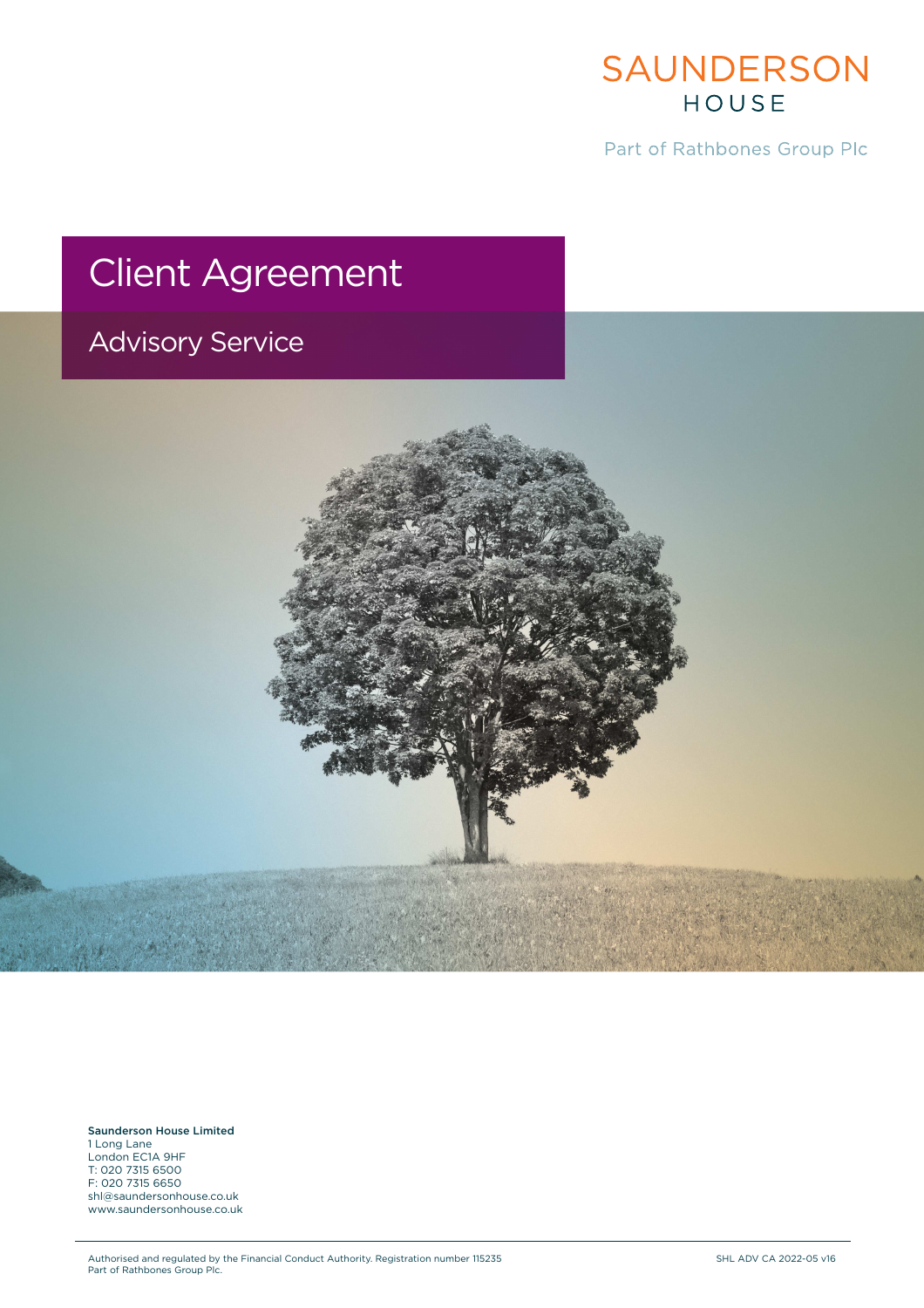### SAUNDERSON HOUSE

Part of Rathbones Group Plc

#### 1 Definitions

1.1 In this Saunderson House Advisory Service Client Agreement the following definitions apply:

> "Investment Portfolio" – your investment account(s) holding assets, including securities, cash and other types of investment products, in respect of which we give advice, transact business and act on your behalf and which is administered by the Platform Service Provider(s).

> "FCA" – the Financial Conduct Authority, the United Kingdom's financial conduct regulator based at 12 Endeavour Square, London, E20 1JN and any successor regulator(s) which may from time to time be recognised under the Financial Services and Markets Act 2000.

 "Platform Service Provider(s)" – an investment administration service provider which holds client assets and executes client orders.

 "FOS" – the Financial Ombudsman Service and any successor body.

 "FSCS" – the Financial Services Compensation Scheme and any successor scheme.

 "Saunderson House Account" – an account we will maintain for you, which will record amounts due to us, any payments received and any agreed payments to third parties. This account may include entries for commissions (please see clause 7 for further information regarding commissions), regular or ad-hoc agreed adviser charges from your pension, saving and investment accounts and fee payments.

"We", "us" or "our" - Saunderson House Limited, a company incorporated in England and Wales (company number 00940473), whose registered address is at 1 Long Lane, London, England EC1A 9HF. We are a wholly owned subsidiary of Rathbones Group Plc whose registered address is 8 Finsbury Circus, London, England EC2M 7AZ.

"You" or "your" or "yours" - You, the client of Saunderson House Limited, including any joint account holder.

#### 2 General

- 2.1 This agreement sets out the terms and conditions on which we will provide advisory services, transact business and otherwise act for you. Any instructions received from you will be deemed to constitute acceptance and agreement to be bound by these terms and conditions.
- 2.2 This agreement is unconnected, and operates separately, from any other agreement you may have with any other members or divisions of Rathbones Group Plc.
- 2.3 If you would like us to implement any of the recommendations that we make to you, we will act as your agent in arranging these investment transactions. Note that we will not be responsible for executing orders but will instead use a third party Platform Services Provider who will provide custody, settlement

and other investment administration services to you. All investments will be registered in your name and/or that of third party custodians/nominees as required.

- 2.4 We will provide you with the Platform Services Provider's terms and conditions that will apply to the provision of their services. The Platform Services Provider may require you to sign a copy of these terms and conditions. The Platform Services Provider will charge a separate fee for the provision of their services (which the Platform Services Provider will notify to you before they start providing their services). Charges made by Platform Service Providers are those that we have negotiated to achieve the best possible outcome for our clients but could be more or less favourable than those you may already have with your current provider. If in doubt, please check with your Saunderson House adviser.
- 2.5 You should read this agreement carefully and ensure that you retain a copy for future reference. If you do not understand any point please ask your Saunderson House adviser for further information.
- 2.6 This agreement will come into force when we receive from you a signed copy of it from you (the Effective Date).
- 2.7 We maintain professional indemnity insurance.
- 2.8 Where you have entered into this agreement at a distance (i.e. without face to face contact with us), you may have a right to cancel this agreement within 14 days of the Effective Date. If you would like to cancel this agreement, please write to us at our registered address.
- 2.9 If you exercise your cancellation rights in respect of this agreement, any other agreements that you may have with other divisions or members of the Rathbones Group will not be affected and services under those other agreements will continue.
- 2.10 Your cancellation will not affect the completion of transactions initiated before the date we receive it in writing. Cancellation will not affect accrued rights, existing commitments, or any other contractual provisions intended to survive termination of this agreement.
- 2.11 If you have requested for us to begin the performance of the services during the cancellation period, the value of any investments that you have made during the cancellation period may have gone down due to movement in the market.
- 2.12 We will not apply any penalties or charges as a result of your wish to cancel this Agreement. However, you agree to pay our fees and charges which have accrued to the date of cancellation.
- 2.13 We shall deal with any request for cancellation promptly.
- 2.14 This cancellation right is in addition to your right to terminate the Agreement under clause 12 of this agreement. If you do not cancel the agreement within the 14-day cancellation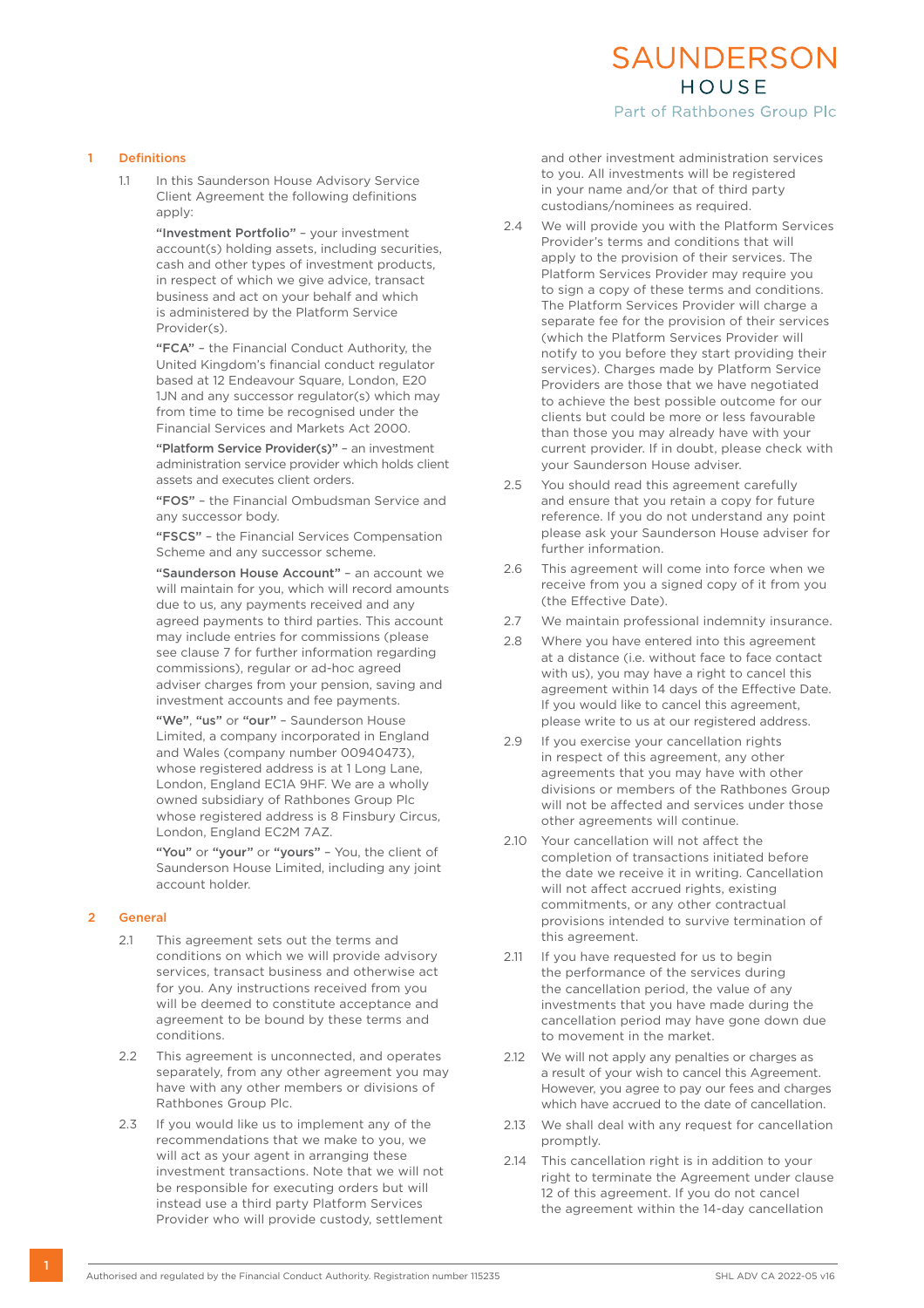HOUSE Part of Rathbones Group Plc

SAUNDERSON

period discussed above, the termination provisions contained in clause 12 will apply should you wish to terminate the services.

2.15 We do not solicit clients or potential clients or promote or advertise our services in countries outside of the United Kingdom. Nothing in this agreement should be regarded as us offering or soliciting to provide services in any jurisdiction other than the United Kingdom.

#### 3 Regulation and Compensation Scheme

- 3.1 We are authorised and regulated by the FCA and we are bound by the FCA's rules. Our FCA registration number is 115235. The Financial Services register can be viewed at: www.fca.org. uk/firms/financial-services-register.
- 3.2 For the purpose of this agreement, we will not hold client money on your behalf.
- 3.3 We are covered by the FSCS which provides a measure of protection by entitling eligible clients to compensation from the scheme if we cannot meet our obligations; however, this depends on the type of business and circumstances of the claim. For most types of investment business, the maximum compensation is £85,000 (or currency equivalent). For most insurance business that we advise on we are covered for 100% of the claim, without any upper limit. For further information about the FSCS (including amounts covered and eligibility to claim) please see the FSCS website at www.fscs.org.uk or telephone the FSCS on 0800 678 1100.

#### 4 Client Categorisation

- 4.1 Unless we notify you in writing to the contrary, we will treat you as a "Retail Client" for regulatory purposes in relation to the services we provide to you under this agreement. This means that you are afforded the highest level of protection under the regulatory system and may have the right to take any complaint to the FOS.
- 4.2 If you do not wish to be treated as a Retail Client, then you may request to be treated as a "Professional Client". Re-categorisation as a Professional Client will be conditional on you meeting certain criteria set out by the FCA. Please note that the levels of protection afforded as a Professional Client are significantly reduced from those of a Retail Client. For example, where we are required by the FCA rules to assess the suitability of an investment or service for you, we will assume that you have the necessary experience and knowledge to understand the risks involved in relation to the investment or service for which you are classified as a Professional Client (to the extent permitted by the FCA rules). There is also less prescription about what must be communicated to a Professional Client in marketing communications, financial promotions and the content of periodic reports on performance. In addition, you may not be eligible for compensation under the FOS. The above is not an exhaustive list and we can provide further details on request.

#### 5 Scope of Services

- 5.1 We provide specialist financial advisory services for individuals and entities (such as trusts, charities and certain corporations), including but not necessarily limited to advice on pensions (including pension transfers and opt-outs), investment linked and noninvestment linked insurance contracts, and investments such as unit trusts, investment trusts and other regulated securities (subject to clause 16 below). Though as part of our recommendations we will consider the tax implications of any proposed course of action, we do not provide tax advice, you remain wholly responsible for your own tax affairs and we strongly recommend that you seek appropriate professional taxation advice in respect of your tax position and entitlement to any allowances or reliefs.
- 5.2 Any advice that we provide to you under these terms prior to the 20 June 2022 will be provided on an independent basis. Any advice that we provide to you under these terms on or after 20 June 2022 will be provided on a restricted basis. Our advice will be restricted as we will, in the first instance, consider the suitability of products and services offered by Rathbones Group Plc, though where a product or service from Rathbones Group Plc is not suitable, we will then expand our research to encompass a comprehensive analysis of the relevant market. This will apply from your next scheduled annual review, or an earlier or later time as agreed with you. Otherwise, from 20 June 2022 until then, any advice will be restricted to a panel of products and services which we have carefully selected, and where these are not suitable, we will again expand our research to encompass a comprehensive analysis of the relevant market.
- 5.3 We will advise and make recommendations for you after we have assessed your needs and current financial position. We will then negotiate and liaise with the appropriate parties and help you to implement the agreed recommendations, as necessary. This will include, subject to your agreement, arranging the sale/purchase of any investment product, where necessary.
- 5.4 We will review annually, or more frequently if agreed, your Investment Portfolio to ensure that the products continue to meet your requirements. Our review will encompass both existing investments effected prior to our appointment and any new recommendations we may make under our own advisory relationship, normally from the anniversary of your first investment. We shall undertake the review by writing to you with a statement of your Investment Portfolio value and, where we have established additional financial planning needs, we will provide recommendations for any changes. We can arrange to meet you to discuss your investment values and our recommendations, should this be necessary. Where we make additional recommendations as part of the review process, we will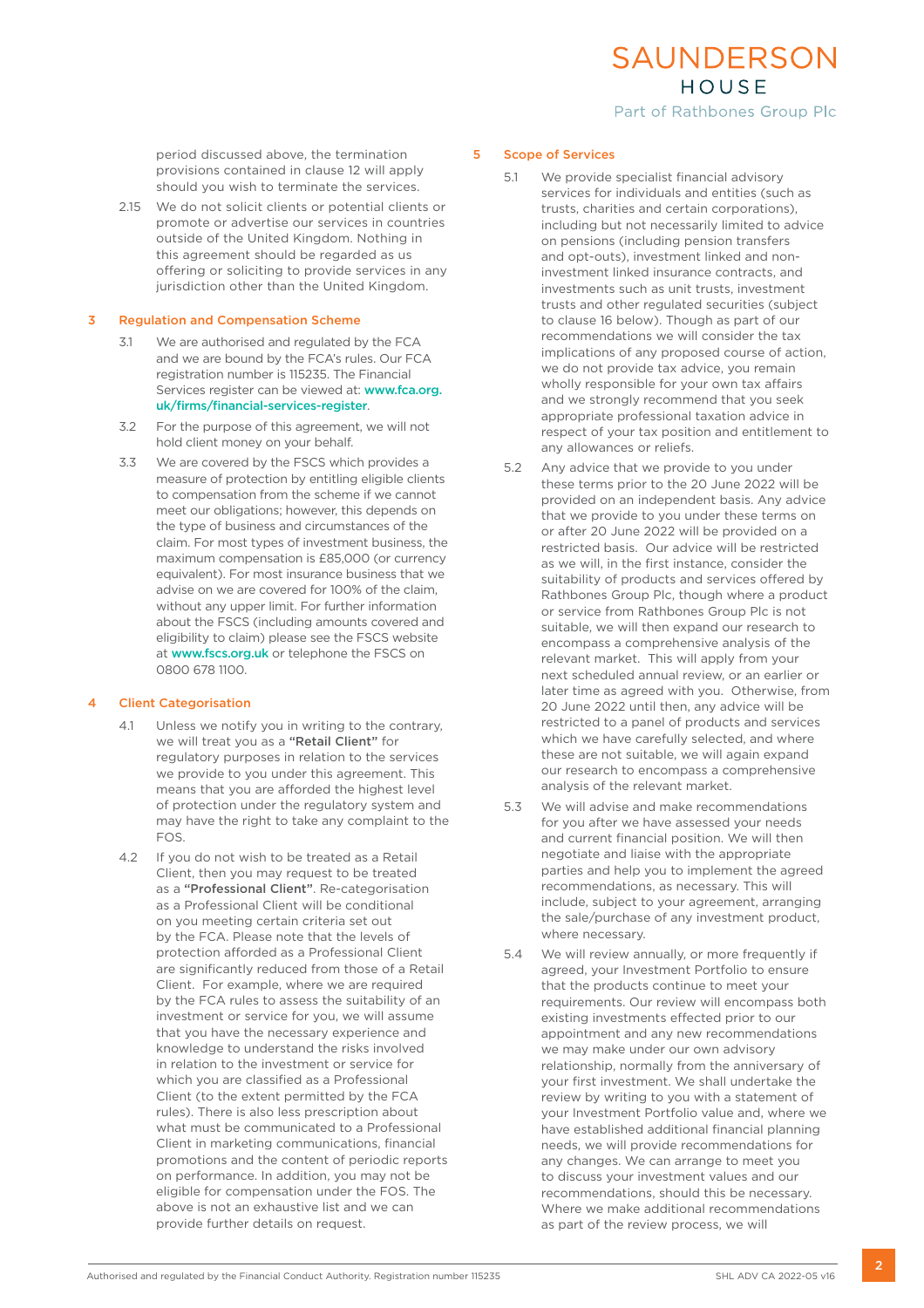#### HOUSE Part of Rathbones Group Plc

SAUNDERSON

negotiate and liaise with the appropriate parties and help you to implement the agreed recommendations, as necessary. Ongoing reviews are provided only while payment of the fees for such services is made when due, as set out below.

- 5.5 In relation to a one-off piece of advice with no ongoing review or service requested ("ad-hoc advice"), it is important to note that we will not provide any ongoing reviews or any ongoing advice and recommendations in respect of the continuing suitability of the ad-hoc advice, unless you specifically request it. We shall confirm any request for ad-hoc advice in our engagement correspondence. We shall only provide you with advice based on your circumstances at the point of request and will negotiate and liaise with the appropriate parties and help you to implement the agreed recommendations, as necessary. You will be recorded as an "ad-hoc" client on our records and from time to time you may receive correspondence from us in relation to our general activities. These should not be construed as advice and will be provided for illustrative purposes only.
- 5.6 Where we provide advice on an insurance policy or an insurance-based investment product we act on your behalf as an insurance intermediary and will provide you with a personal recommendation based on a comprehensive analysis of the relevant market and your personal needs.
- 5.7 Where you do not agree with our advice, you ask us to act on your alternative instructions and we agree to do so, we will treat you as an insistent client for the purposes of the relevant transaction. The terms applicable to the transaction will be provided to you separately and you will bear full responsibility and liability for the transaction and its consequences, other than in relation to appropriate execution. We are not obliged to accept your instructions and have discretion to refuse to do so.
- 5.8 Where we agree to facilitate an execution only (unadvised) transaction on your behalf, the terms applicable to the transaction will be provided to you separately and will need to be agreed separately by you, and you will bear full responsibility and liability for the transaction and its consequences, other than in relation to appropriate execution. We are not obliged to accept your instructions and have discretion to refuse to do so.
- 5.9 At all times, we shall use all reasonable care and skill in the performance of our duties pursuant to this agreement.
- 5.10 You acknowledge that, unless you provide us with certain information, we will not be able to provide any service to you under this agreement.

#### 6 Instructions and Communications

6.1 We require you to give us instructions in writing, in English. If the matter is urgent we will receive oral instructions provided that you undertake to promptly confirm them in

writing. We will not be responsible for any inconsistency between oral instructions and any subsequent confirmation in writing and the latter will always prevail save where we have already acted on your oral instructions.

- 6.2 You shall instruct us only and shall not give any instructions directly to the Platform Service Providers. If you do give instructions to the Platform Service Providers, they may reject them.
- 6.3 When communicating with you, the acceptable forms of communication will be face-to-face, letter, fax, email, telephone or other means as we agree with you from time to time, and in each case in English. We will communicate with you (and any third party authorised by you, as appropriate) using the contact details that you provide to us in writing from time to time. You agree that any notice or communication will be properly served on you if sent to the most upto-date contact details we have for you.
- 6.4 When communicating with you, we may record telephone calls and retain electronic communication for the purposes of training, instruction verification, and to ensure that we are meeting our service standards and regulatory obligations. We will keep a record of the services we provide to you and products we arrange for you and all recorded communications between us for whatever period may be required by the FCA's rules.
- 6.5 To ensure any advice provided is suitable for your circumstances, it's important that you provide us with accurate and up to date information when we request details about your circumstances and objectives. If any information you provide is inaccurate or if you limit the information provided this could affect the suitability of the advice we provide.
- 6.6 You acknowledge and accept that there are inherent risks in communicating by email, including the risk of unauthorised interception, mis-delivery, malfunction, viruses or delay, and we will not be responsible where any such risks materialise.
- 6.7 Instructions from you will be acknowledged by us acting upon them, unless we believe that compliance with the instruction may not be practicable or that such instruction might involve either party in a breach of any applicable law or this agreement, is incomplete, conflicting or ambiguous, or was not given by you (or a person authorised by you to give instructions to us and in respect of whom we have received a valid power of attorney). In such circumstances, we may (but are not obliged to) seek missing information, clarification or confirmation from you in relation to such instructions. If we decline to act on an instruction, we will, where practicable, inform you that we will not be acting on such instruction.
- 6.8 Provided we act reasonably, we may rely and act on any instructions by whatever means transmitted which appear or purport to have been sent by you or a third party authorised by you (and in respect of whom we have received a valid power of attorney) without enquiry.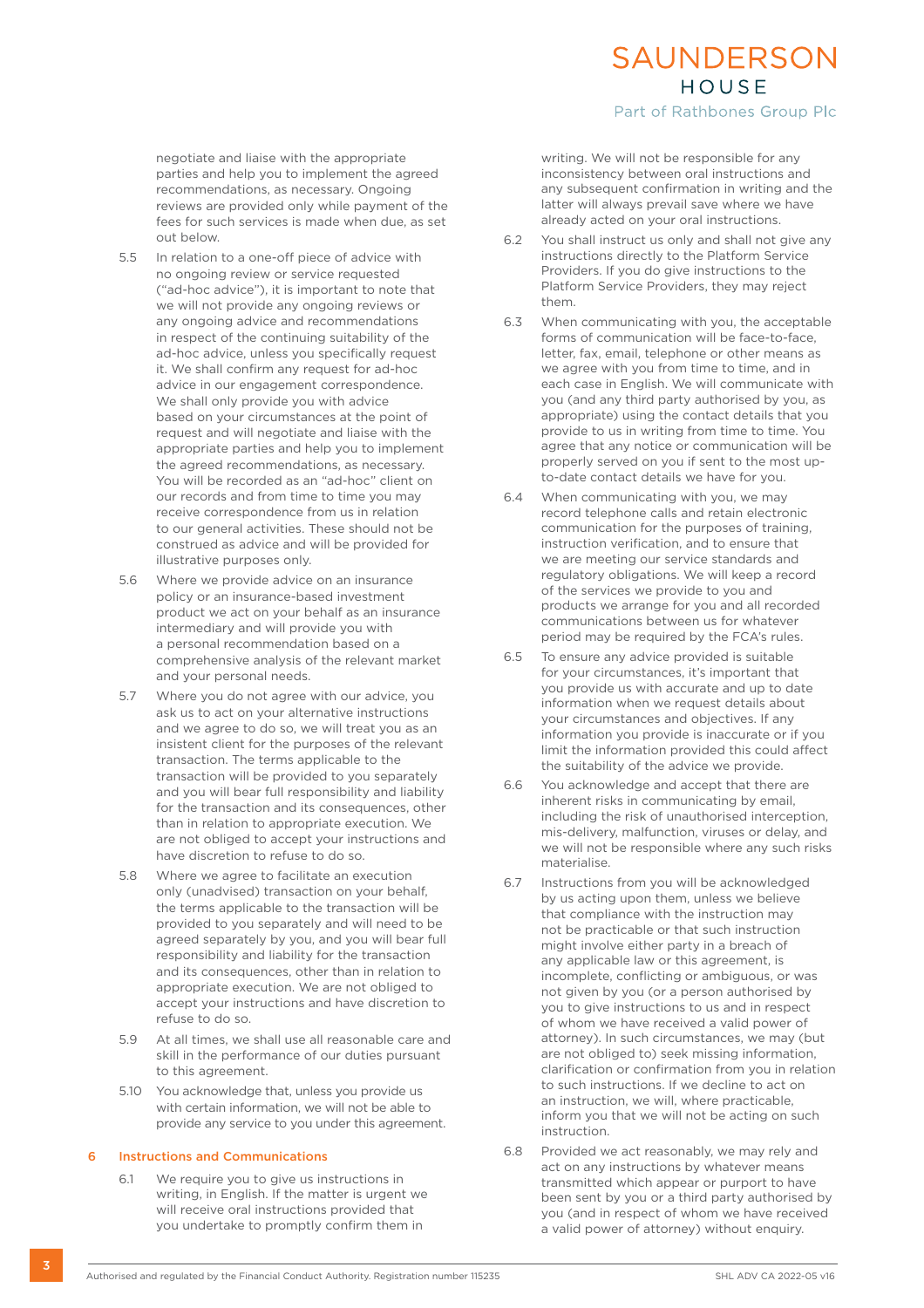- 6.9 We do not accept instructions from, or send instructions to, third parties other than Platform Service Provider(s), unless a valid power of attorney has been established for this purpose.
- 6.10 Any notice or communication required or given pursuant to this agreement will be effective on receipt and will be deemed to have been received:
	- 6.10.1 At the time of delivery, if delivered by hand, registered post or courier;
	- 6.10.2 Two (2) business days (or, where posted to an address outside the UK, six (6) business days) after having been posted, if sent by first class post; or
	- 6.10.3 At the time of transmission if delivered by fax, email or electronically through our online client portal, provided that, in each case, where delivery occurs on a day that is not a business day or outside the hours of 9.30am-5.30pm in the relevant location, notice will be deemed to have been received at 9.30am on the following business day.

#### 7 Charges

- 7.1 Our fees to provide the services set out in section 5 are based on time expended, transaction speeds, complexities and values.
- 7.2 Our client engagement correspondence and annual reviews of your Investment Portfolio will provide an estimate of charges in advance. You may set a specific limit on fees chargeable which cannot be exceeded without your prior approval. Should it become apparent that the upper estimation of fees may be exceeded, we shall obtain your consent before continuing.
- 7.3 Our time based fee will only become applicable upon receipt of this agreement signed by you. Hourly rates are detailed in our client engagement correspondence and normally reviewed annually with any changes effective from January of each year. In the event of changes to our hourly rates, we will inform you via email or post providing notice of thirty (30) days before implementation.
- 7.4 We may charge a minimum fee per year for our services the value of which will be communicated to you in writing should this apply.
- 7.5 If our services involve the recommendation and provision of our Discretionary Management Service, our fees will be calculated as a percentage charge based on the value of your assets under management. Percentage charge rates are shown in the document entitled "Saunderson House Discretionary Management Services - Our Charges". These charges will apply to you unless we advise you in writing otherwise.
- 7.6 We will disclose to you the amount of any preagreed or ongoing adviser charge or, where permitted, commission payable to us on a life policy or pension contract and on any other investment we have arranged for you. We may, at our discretion, credit commissions received by us to your Saunderson House Account for your benefit. Unless otherwise agreed, we

## SAUNDERSON HOUSE

Part of Rathbones Group Plc

have the entitlement to such commissions. Commissions and payments under £30 per receipt will not be posted to your Saunderson House Account if we are unable to allocate the payments electronically or associated administrative costs are likely to exceed the value of the payment received.

- 7.7 Where permitted, commissions that we may receive for certain regular premium policies can be contingent on those policies being maintained in force for a period of up to 48 months and some single premium policies or investments for a period of up to six years. Where any such policies are not maintained in full force, part of the commission will be reclaimed by the product provider and any such repayment will be a proportionate debit in your Saunderson House Account.
- 7.8 Where agreed between us, all out of pocket expenses which are incurred or committed by us in relation to our appointment will be applied to your Saunderson House Account.
- 7.9 Invoices in relation to your Saunderson House Account are payable in sterling by cheque or bank transfer when rendered and we reserve the right to charge interest at Barclays Bank base rate plus 3% per annum on any amounts more than 30 days overdue.
- 7.10 All fees are exclusive of VAT which will be charged in addition as appropriate.
- 7.11 We will provide you with reports of fees and charges incurred by you in relation to your Investment Portfolio at least annually.
- 7.12 You should note that you may be responsible for taxes or costs that may arise as a result of executing your instructions which we are not liable for and are not payable by us or imposed by us, including for example charges imposed by product providers or any tax payable on rebated commission.

#### 8 Reporting

- 8.1 Unless agreed otherwise, we will forward documents of title to investments to you as soon as practicable after we receive them, unless the Platform Service Provider sends this directly to you. Where a number of documents relating to a series of transactions are involved, we will normally hold the documents until the series is complete and then forward them to you.
- 8.2 Details of any elective corporate actions in relation to your Investment Portfolio will be notified to you, as and when they are notified to us by your Platform Service Provider, unless the Platform Service Provider sends this directly to you as well. Please note that we will not provide advice in relation to an elective corporate action unless specifically requested by you and agreed by us with you.
- 8.3 We will provide you with a periodic statement, at least annually. The periodic statement will include the information necessary to review your investments. This shall include (but may not be limited to) the following as applicable to your Investment Portfolio in respect of the reportable period: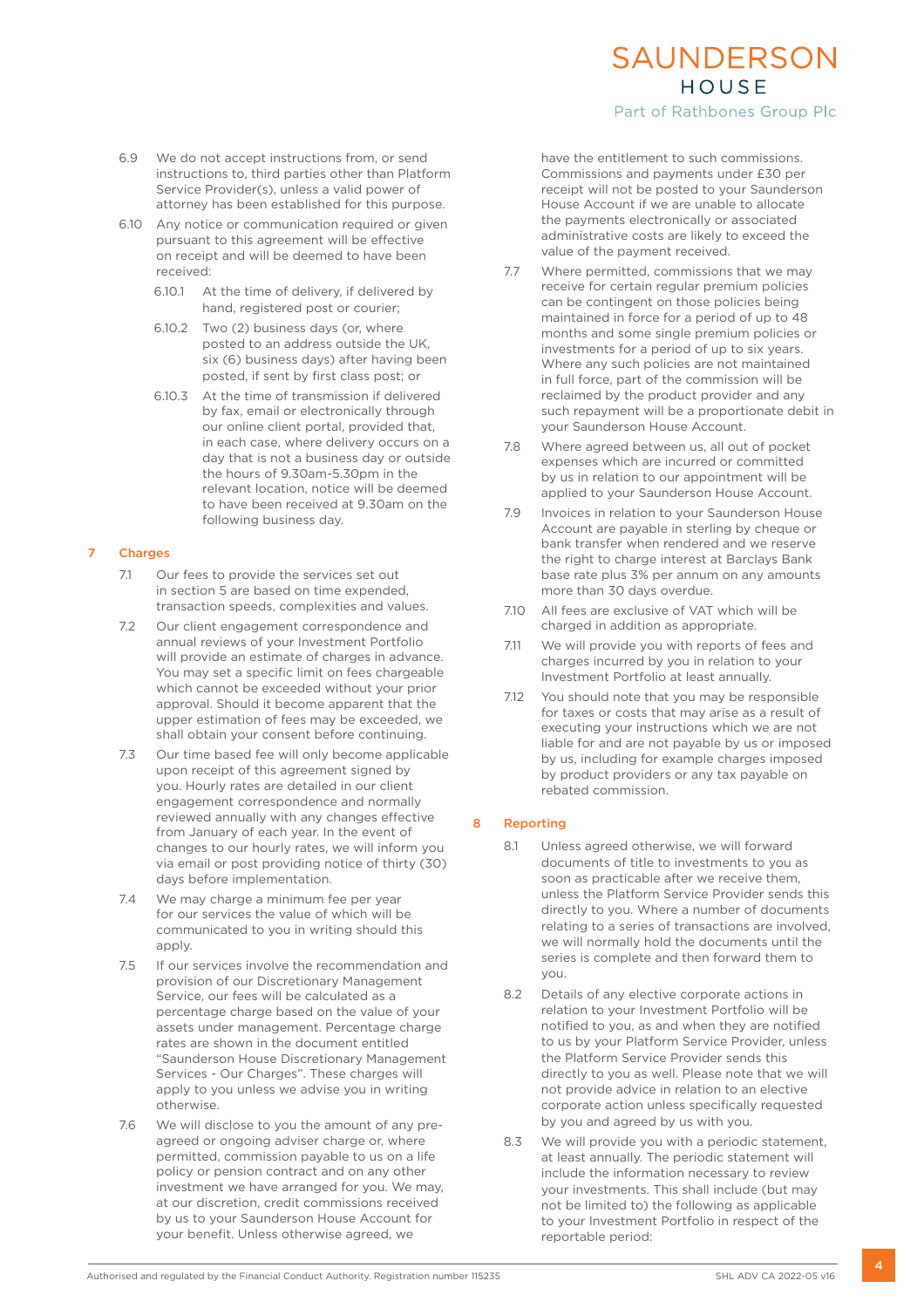- 8.3.1 Your Investment Portfolio holdings, value and performance (including performance benchmarks where relevant and available);
- 8.3.2 The aggregate amount of your investment contributions and withdrawals;
- 8.3.3 Your Investment Portfolio breakdown by Instrument type and category (asset allocation);
- 8.3.4 Fees and charges that have been applied to your Investment Portfolio.
- 8.4 The base currency of your periodic statement will be sterling.
- 8.5 An up to date valuation of your portfolio can be obtained from our online client portal, to which access is granted when you become a Saunderson House client.

#### 9 Conflicts of Interest

- 9.1 This agreement is non-exclusive and we may provide services to other clients at our discretion and as we see fit.
- 9.2 During the course of the services we provide we will endeavour always to act in your best interests, but occasions may arise where we, or one of our other clients, have some form of interest in business which we are transacting for you. If this happens, or we become aware that our interests, or those of one of our clients, conflict or may conflict with your interests, we will follow the steps set out in our Conflicts of Interest Policy to manage such actual or potential conflict of interest. If we are unable to prevent or manage the conflict of interest, we will inform you and obtain your written consent prior to continuing. A summary of our Conflicts of Interest Policy is available on the firm's website at www.saundersonhouse.co.uk/ about-us. A hard copy of the policy is available upon request.
- 9.3 We are prohibited under the FCA Rules from accepting any fee, commission, monetary or non-monetary benefits provided by any third party in relation to the provision of our services to you, subject to limited exceptions (for instance, we may accept commission on the basis set out in Clause 7 of this agreement). We may receive investment research and related value-added services from certain third parties in return for direct payments by us out of our own resources. Where we receive investment research, we pay for it out of our own resources and we do not pass any charges on to you.

#### 10 Changes to this agreement

- 10.1 We may change the terms of this agreement from time to time, in whole or in part. We may do so for the following reasons:
	- 10.1.1 to take account of changes in legal, tax or regulatory requirements;
	- 10.1.2 to fix any errors, inaccuracies or ambiguities we may discover in the future;
- 10.1.3 to make terms clearer or more favourable to you;
- 10.1.4 to take account of any reorganisation we may conduct within our firm, or to transfer our rights and obligations under this agreement to another company or firm;

SAUNDERSON HOUSE Part of Rathbones Group Plc

- 10.1.5 to provide for the introduction of new or improved systems, methods of operation, services or facilities;
- 10.1.6 for any other valid reason.
- 10.2 We will post notice of changes on our website. Where we believe the changes are material, we will provide you with notice of the changes by post or email as well.
- 10.3 We will normally provide notice of at least thirty (30) days before providing services to you under the changed terms. However, a shorter notice period may apply where changes are in your favour or where circumstances (such as legal or regulatory requirements) dictate.
- 10.4 If you are dissatisfied with any changes made to this agreement, you may terminate it at any time, without penalty, in accordance with clause 12.

#### 11 Outsourcing and use of agents

- 11.1 We may delegate any of our functions to a third party and may provide information about you and your investments to any such third party (please see clause 13 for further details regarding how we may process your personal data). We will remain liable for the acts and omissions of our delegates as if they were our own.
- 11.2 We may employ agents to perform any ancillary services required to provide you with our services under this agreement. We will act in good faith and with due diligence and reasonable care in the selection, use and monitoring of agents.

#### 12 Termination

- 12.1 This agreement and our authority to act on your behalf may be terminated by either you or us at any time without penalty. Notice of termination must be in writing and will take effect on the business day stated in the termination notice. We may terminate this agreement on prior written notice to you of thirty (30) days. We may also terminate the agreement with immediate effect by written notice if you breach any of the terms of this agreement or we need to do so for regulatory or operational reasons.
- 12.2 Termination will be without prejudice to the completion of transactions already initiated. Where practicable, we will endeavour to agree with you how any transactions in progress are to be dealt with. Failing that, we will use our reasonable endeavours to complete expeditiously transactions initiated prior to the date of termination.
- 12.3 On termination you agree to pay our fees and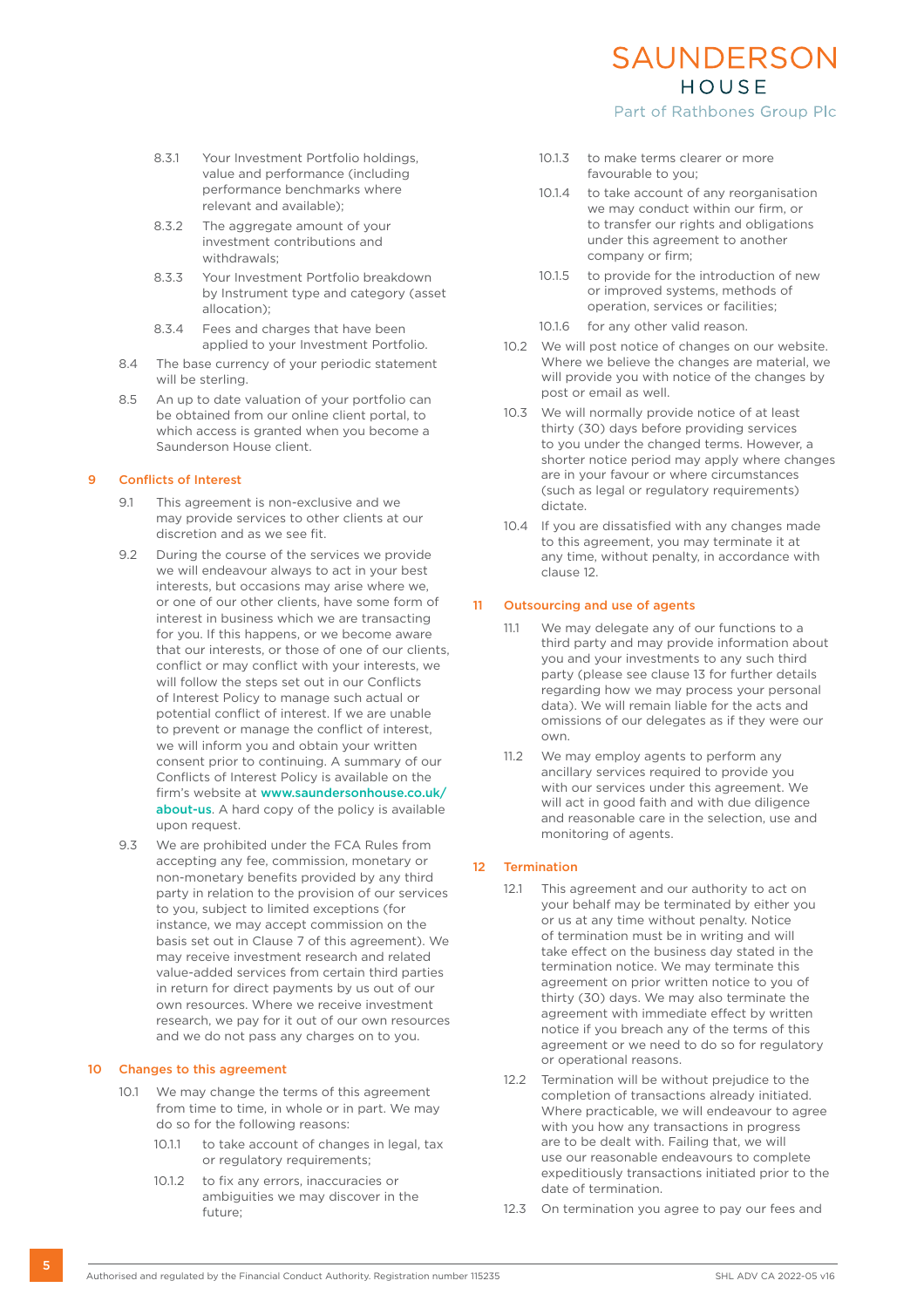charges which have accrued to the date of termination, any fees and charges which accrue in relation to any transactions taking place within the twelve months following termination with which we were involved during our appointment, any additional costs or expenses necessarily incurred by us in terminating the agreement and any losses necessarily realised in settling or concluding outstanding obligations on your behalf.

- 12.4 Termination will not affect accrued rights, indemnities, and existing commitments arising under this agreement or any contractual provision of this agreement that is (explicitly or implicitly) intended to survive termination.
- 12.5 If you give us notice to terminate this agreement and to arrange the sale of your investments, you should be aware that it may not be possible to sell illiquid investments within the timeframe you have requested.
- 12.6 Where you also have separate agreements with Platform Service Providers, termination of this advisory agreement with us will not simultaneously terminate the Platform Services Provider(s)' agreement(s), but the preferential terms you are entitled to under this agreement will no longer apply and you will be subject to the Platform Service Provider(s)' standard terms and conditions.
- 12.7 Where a new adviser has been appointed by you, the newly appointed advisor should arrange for all associated agencies to be established within three months after termination of this agreement. The newly appointed advisor should also instruct product providers to pay any commissions and adviser charges to the newly appointed adviser that apply from the termination of this agreement. We are required to instruct product providers to cease paying any ongoing adviser charges to ourselves from the termination of this agreement. Any commissions received after the termination date will be retained by us and will not be credited to your Saunderson House Account.
- 12.8 We will consider any reasonable request to repay to you any commissions (or other remuneration) we receive in the three months following the termination of our relationship, subject to the actual request also being received within three months after termination of this agreement and provided that such amounts relate to your investments and transactions that are arranged with or advised on by us up to the termination date. Repayment is subject to any debit on your Saunderson House Account being settled in full and no statutory retention of monies deemed necessary.
- 12.9 Where a newly appointed adviser has not transferred the agencies within three months from the termination date, we reserve the right to approach providers directly and to cancel any outstanding agencies and associated terms where these are exclusive to our clients.

#### 13 Data Protection

13.1 We obtain and process personal data for

the purpose of and in connection with the services we provide in accordance with our privacy policy from time to time. Please read our privacy policy to understand how we use and protect the personal data you provide

SAUNDERSON HOUSE Part of Rathbones Group Plc

to us, a copy of which can be found at www. saundersonhouse.co.uk/privacy-policy. A hard copy of the policy is available on request.

- 13.2 We will keep all confidential information relating to you and your Investment Portfolio confidential. However, you authorise us to disclose information (including confidential information):
	- 13.2.1 To our employees (or employees of our agents or other persons appointed by us in connection with your Investment Portfolio) on a need to know basis;
	- 13.2.2 To any Platform Service Provider, market counterparty or broker in relation to transactions undertaken for the Investment Portfolio, in all cases to assist or enable the proper performance of our services to you;
	- 13.2.3 To our professional advisers where reasonably necessary in the performance of their professional services;
	- 13.2.4 To your professional advisers as instructed by you (and only upon your instruction);
	- 13.2.5 To any governmental or regulatory authority, including the FCA and tax authorities;
	- 13.2.6 Where we are bound to do so under compulsion of law; or
	- 13.2.7 As otherwise agreed with you.
- 13.3 We are not obliged to disclose to you or to take into consideration information which if we disclosed to you would or might be a breach of duty or confidence to another person, or which comes to the notice of an employee, agent or officer of ours but which does not properly come to the actual notice of an individual providing services under this agreement in relation to your Investment Portfolio.

#### 14 Anti-Money Laundering

- 14.1 We are obliged by legislation to complete checks on all our clients at periodic times under the anti-money laundering legislation. Checks in compliance with the legislation, or similar rules, shall be completed electronically through a third party provider.
- 14.2 We may be required by applicable statutory and other legal requirements to disclose information to governmental or other regulatory authorities. In particular you should be aware that under UK anti-money laundering legislation we may be obliged to notify the relevant government authority if we know of or suspect or have reasonable grounds for suspecting that you, or another person, are using the proceeds of crime. You should also be aware that in those circumstances we may be precluded from seeking your consent or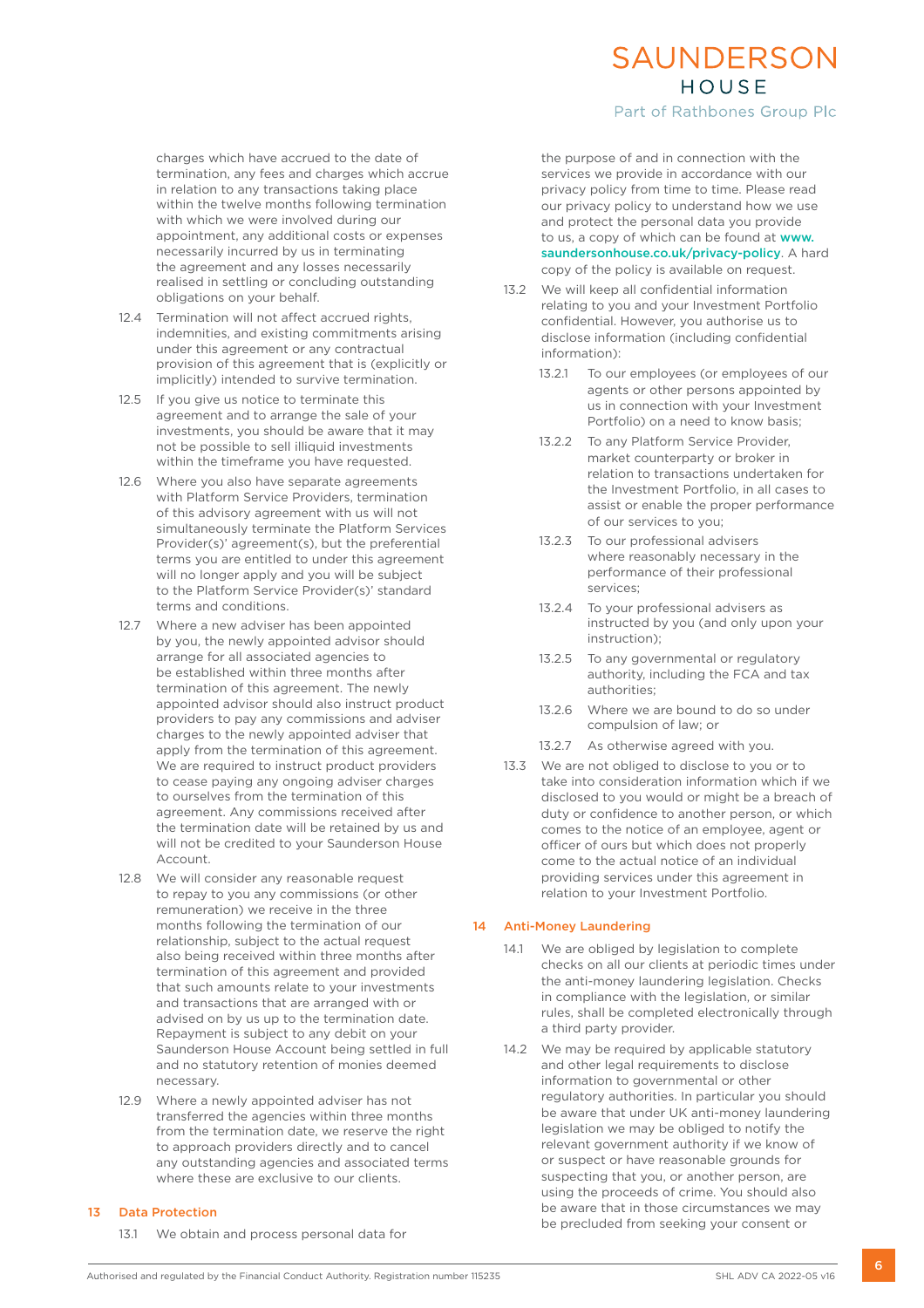Part of Rathbones Group Plc

informing you that we have made a notification or disclosure.

#### 15 Your Obligations

- 15.1 You agree and confirm:
	- 15.1.1 That all information that you have provided to us is complete and accurate;
	- 15.1.2 To notify us in writing of any material change to the information provided by you;
	- 15.1.3 To provide us with all information, documentation or copy documentation that we request in order to enable us to carry out our account opening procedures;
	- 15.1.4 To provide us with any additional information that we may reasonably require for the purposes of fulfilling our legal, regulatory and contractual obligations in connection with or relating to this agreement, including but not limited to;

a. If you are a natural person, to provide us with such information (for example, your UK national insurance number or other national identifier) upon request as will be necessary for us to discharge any obligation that we may have under the FCA Rules and applicable law for transaction reporting purposes; and b. If you are a legal entity (such as a trust, company or charity), to provide to us upon request a valid legal entity identifier ("LEI").

- 15.1.5 That, unless you are acting as trustee or agent or officer of a company, you are acting as principal and for your own account at all times and that the investments and cash within your Investment Portfolio are beneficially owned by you;
- 15.1.6 Except for security interests provided for in this agreement, the investments and cash within your Investment Portfolio are and will remain free from all liens, charges and other security interests unless we expressly agree otherwise; and
- 15.1.7 While this agreement continues, you will not (directly or indirectly) cause us to incur any liability to any third party which is not anticipated by the express provisions of this agreement or, except through us, deal (or authorise anyone else to deal) in the investments in your Investment Portfolio.

#### 16 Investment Types

16.1 Details of the types of investment in respect of which we may provide investment advice can be found at www.saundersonhouse.co.uk/

about-us. Please note that we do not provide investment advice in respect of the following types of investment (note that this is a nonexhaustive list):

- 16.1.1 Non-mainstream pooled investments;
- 16.1.2 Unregulated collective investment schemes;
- 16.1.3 Shares (other than shares in regulated collective investment schemes);
- 16.1.4 Corporate debt instruments;
- 16.1.5 Derivatives, including but not limited to options, futures, warrants and covered warrants;
- 16.1.6 Exchange traded notes;
- 16.1.7 Crowd funding or crowd funded investments;
- 16.1.8 Cryptoassets, including cryptocurrencies.

#### 17 Order Placement and Management

- 17.1 When acting on your behalf in connection with our advisory service, we will act expeditiously in arranging for orders to be executed by any relevant Platform Service Provider, who will take all sufficient steps to obtain the best possible result, taking into account various execution factors, in line with their own Order Execution Policy. We are also under an obligation under FCA Rules to take all sufficient steps to obtain the best possible result for you on a consistent basis, when placing orders with Platform Services Providers for execution on your behalf.
- 17.2 The FCA Rules permit us to aggregate transactions in respect of your Investment Portfolio together with transactions of other clients where we reasonably believe that doing so is in the overall best interests of our clients. You should note that:
	- 17.2.1 The effect of this aggregation may work on some occasions to your advantage and, in other circumstances, to your disadvantage in relation to a particular order.
	- 17.2.2 Where it has not been possible to completely fill an aggregated order, we will always endeavour to allocate any financial instruments on a fair and reasonable basis, in line with our order allocation policy.
- 17.3 We have an Order Execution Policy, which describes the measures that we have adopted to obtain best execution for you when we transmit client orders for execution. A copy of our Order Execution Policy is available at www. saundersonhouse.co.uk/about-us. By entering into this agreement with us, you agree to and accept our Order Execution Policy.

#### 18 Insolvency

18.1 Your insolvency shall not, in isolation, terminate this agreement. However, we may, at our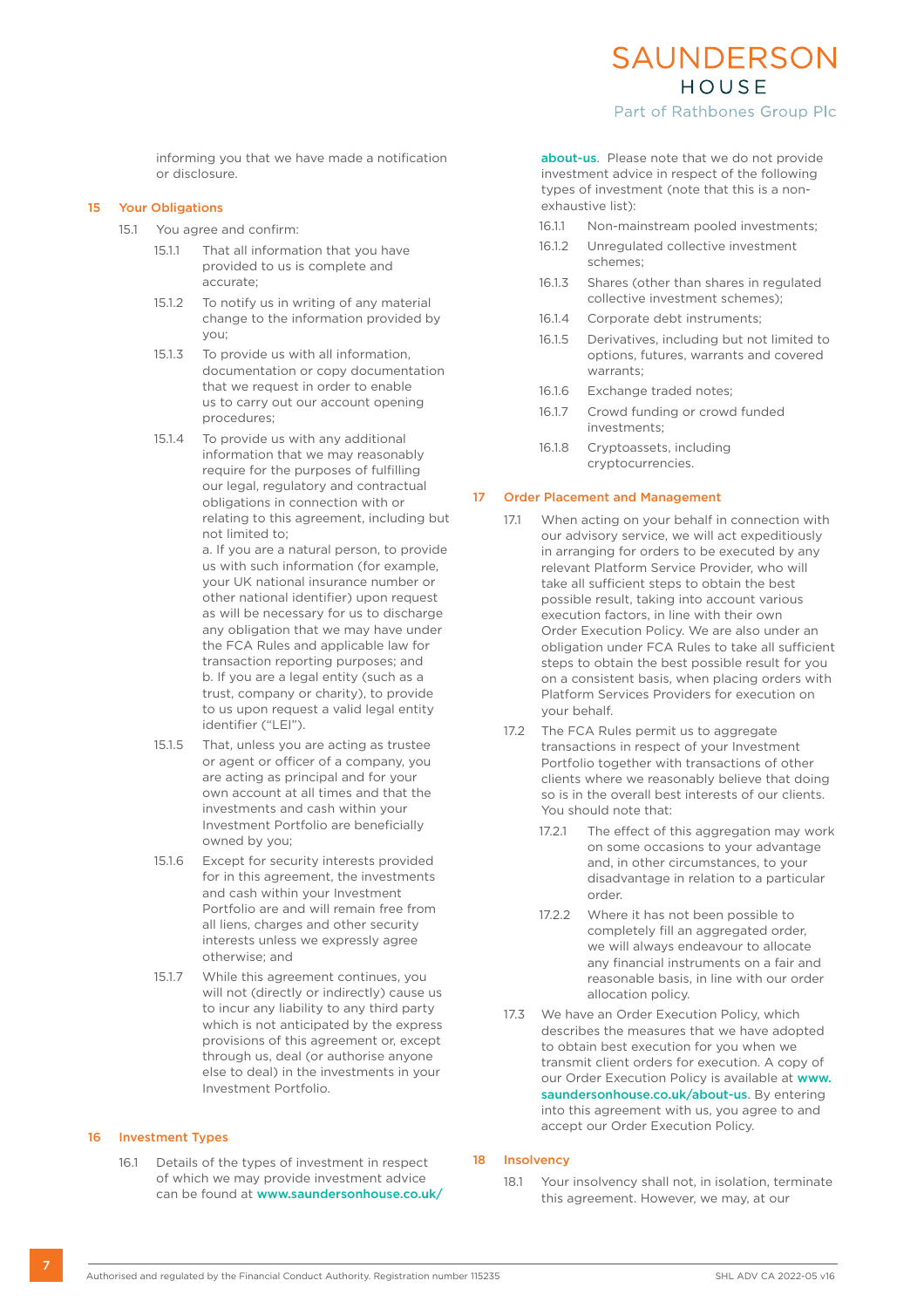#### discretion, treat the receipt of actual notice of insolvency as if it were a written notice of termination from you.

18.2 The term "insolvency" shall mean the presentation of a bankruptcy order by a bankruptcy petitioner and in the case of a body corporate shall mean the presentation of a winding up petition, a winding up order, the proposal of a resolution for winding up or the appointment of administrators (or any step is taken in any proceedings with a view to any such resolution or appointment which is not discharged within thirty (30) days thereafter) and in both cases any arrangement or compromise with creditors, the cessation of business or admission of inability to pay debts.

#### 19 Incapacity

- 19.1 The following clauses relate to our commitment to you as a private individual client in the event of your incapacity. They do not apply if you are an institution, charity, trust, or any other corporate entity client or a representative of one of these.
- 19.2 The term "incapacity" shall mean where you are incapable by reason of illness or incapacity (whether mental or physical) of managing your affairs or become a patient under any mental health legislation.
- 19.3 Where you have granted a third party a Lasting (or Enduring) Power of Attorney and we subsequently receive notice that you no longer have capacity, we will require a certified copy of the appropriate notice of incapacity from the person(s) granted authority under the Lasting (or Enduring) Power of Attorney. We may suspend the provision of services under this agreement unless:
	- 19.3.1 We are satisfied that the Lasting (or Enduring) Power of Attorney allows for us to be instructed in the provision of services under this agreement; or
	- 19.3.2 The person(s) granted authority under the Lasting (or Enduring) Power of Attorney agrees to pay any and all costs, claims, demands, expenses, damages and liabilities (including tax liabilities) for which we, our directors and employees may become liable as a result of our agreeing to provide, or continue with the provision of, services under this agreement; or
	- 19.3.3 You have entered into this agreement jointly, and one of you retains capacity, in which case at our discretion we may take instructions from the individual who retains capacity.
- 19.4 Where you have granted a third party a Lasting (or Enduring) Power of Attorney that is intended to be effective immediately (rather than only upon notice that you no longer have capacity), the provisions of clause 19.3 and its sub-clauses above will also apply, other than that we will not require a certified copy of notice of incapacity.
- 19.5 Where you have not granted a third party a Lasting (or Enduring) Power of Attorney and we subsequently receive notice that you have lost capacity:
	- 19.5.1 We shall use all reasonable efforts to contact an appropriate person such as a family member;

SAUNDERSON HOUSE Part of Rathbones Group Plc

- 19.5.2 We shall assist during any relevant discussions and proceedings with the Court of Protection with regard to your loss of capacity as we may consider reasonable; and
- 19.5.3 We may suspend the provision of services under this agreement until receipt of a valid order issued by the Court of Protection appointing a person to take charge of your financial affairs, or equivalent order.
- 19.6 References above to a Lasting (or Enduring) Power of Attorney are to power(s) of attorney drawn up under and/or governed by English law. From time to time we may be presented with a Power of Attorney, or equivalent, drawn up under and/or governed by a law other than English law (a Foreign Power of Attorney), such as a Continuing Power of Attorney drawn up under Scottish law. We reserve the right to charge for costs incurred, including legal costs, in order to establish the validity of the Foreign Power of Attorney and the scope of its authority, and it is at our discretion whether to accept instructions from an attorney who is appointed under a Foreign Power of Attorney.

#### 20 Death

- 20.1 The following clauses relate to our commitment to you as a private individual client in the event of your death. They do not apply if you are an institution, charity, trust, or any other corporate entity client or a representative of one of these.
- 20.2 If you die, this shall not, in isolation, terminate this agreement. However, we may, at our discretion:
	- 20.2.1 treat notice of death as if it were written notice of termination of this agreement from the client; or
	- 20.2.2 treat this agreement as continuing.
- 20.3 In such circumstances, we would seek to communicate with the nominated Personal Representative of your estate for all purposes of this agreement and shall accept instructions from the Personal Representative in relation to your Investment Portfolio where we are permitted to do so.
- 20.4 The term "Personal Representative" shall mean the validly appointed executor or administrator, as appropriate (or executors or administrators if more than one), of an individual client's estate, acting under a valid last will and testament, grant of probate or letters of administration, as appropriate; or the trustee or legal owner of relevant assets acting in their legal capacity.
- 20.5 We shall only accept instructions from a Personal Representative upon receipt of a last will and testament, grant of probate or letters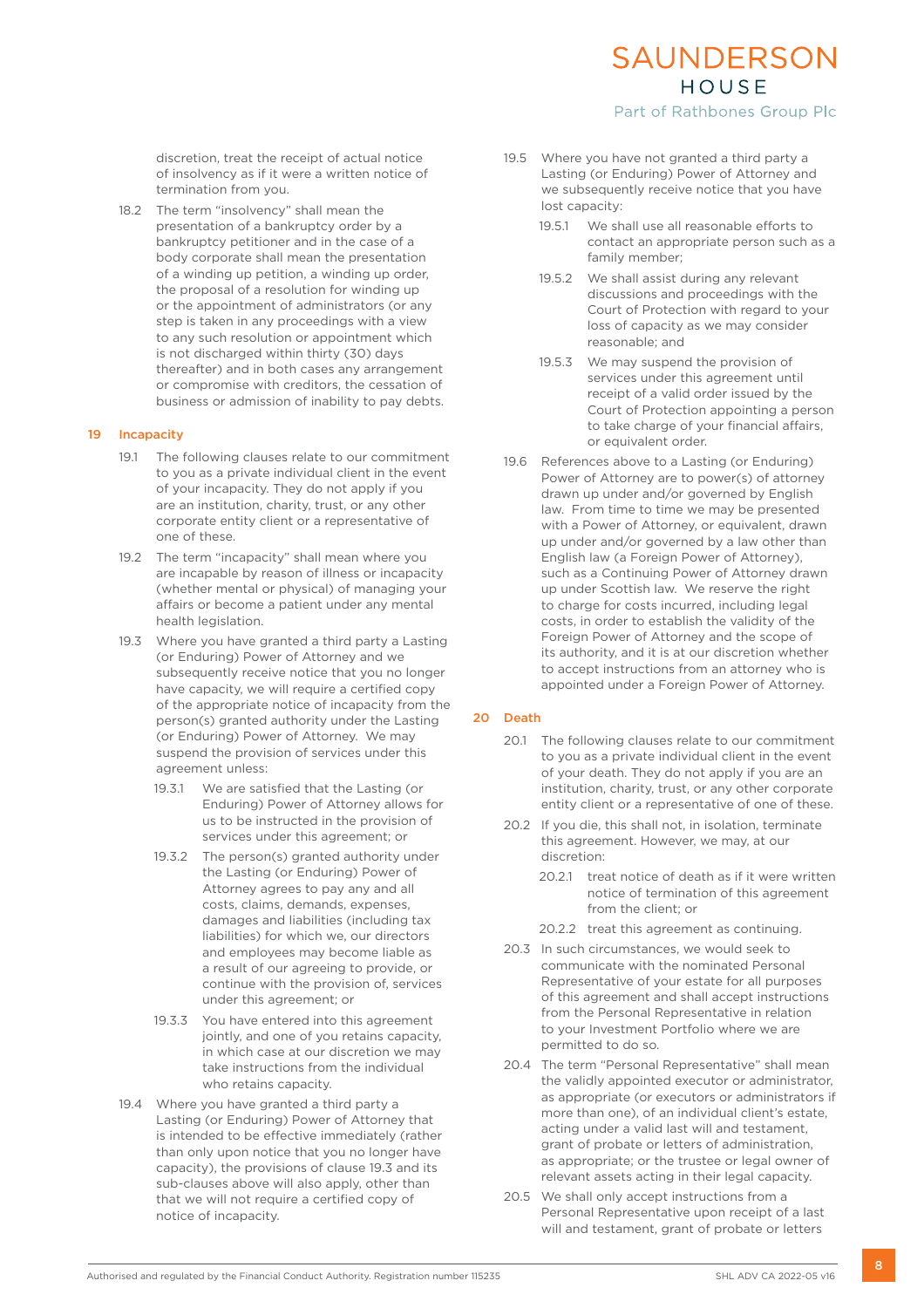of administration, as appropriate, and provided that the Personal Representative has provided all documentation to enable us to verify their identity in accordance with the requirements of UK Anti-Money Laundering legislation.

- 20.6 Where a Personal Representative does not satisfy the requirements of clause 20.5, we shall continue to hold your investments but will not be under any obligation to manage your investments or Investment Portfolio and/or undertake any transactions for your Investment Portfolio until receipt of appropriate instructions from the Personal Representative.
- 20.7 If no instructions are received from the Personal Representative within two years of your death, we reserve the right to liquidate the investments included in your Investment Portfolio and transfer the cash proceeds thereof (less all fees, commissions, expenses and other sums due to us) to the Personal Representative or take such other action as we deem appropriate to close your Investment Portfolio and Saunderson House Account without any liability attaching to us as a result thereof.

#### 21 Joint Clients

- 21.1 If you have entered into this agreement with other persons (i.e. you hold an account together with one or more other persons), you agree that:
	- 21.1.1 Your obligations under this agreement are joint and several (this means that we can enforce all of our rights against any person of our choosing, without having to pursue any of the other persons. We may also discharge our obligations to make any payment or account to all such joint clients by making such payment or accounting to one or more of them);
	- 21.1.2 We may accept instructions from any one of you;
	- 21.1.3 Periodic statements and any other report or notice which we are required to provide under this agreement or applicable law may be sent to any one of you, and;
	- 21.1.4 Each of you accepts that we may disclose/share your personal data with each of you.

#### 22 Trustee Clients

- 22.1 If you have entered into this agreement as a trustee or trustees:
	- 22.1.1 You agree that your obligations under this agreement are joint and several (this means that we can enforce all of our rights against any trustee of our choosing, without having to pursue any of the other trustees. We may also discharge our obligations to make any payment or account to all such joint trustees by making such payment or accounting to one or more of them);

#### 22.1.2 Upon request, you agree to provide certified copies of the instrument constituting the trust and of any other supplemental agreement(s) and of any deeds appointing new trustees;

SAUNDERSON HOUSE Part of Rathbones Group Plc

- 22.1.3 You confirm that you have the power to enter into and perform this agreement;
- 22.1.4 You acknowledge that we will not make payments or distribute investments directly to the beneficiaries of the trust or any other persons; and
- 22.1.5 You enter into this agreement on behalf of yourselves and your successors in title and the death of any one of you will not affect the continuance or operation of this agreement. In the event of the retirement, removal or death of any one of you, the survivor(s) and the persons deriving title through or under all or any of you will be regarded as parties to this agreement.

#### 23 Complaints

23.1 If you should have any complaint about the advice you receive or a product which you have bought, we operate an internal complaints procedure which is available on request. If you wish to register a complaint, please contact us:

> The Compliance Manager 1 Long Lane London EC1A 9HF T: 0207 315 6500 E: compliance@saundersonhouse.co.uk

23.2 If, after we have reviewed and responded to your complaint, you are not satisfied with the outcome of your complaint, you may have the right to refer your complaint to the FOS. Further details about the FOS can be found at www.financial-ombudsman.org.uk or by calling 0800 023 4567.

#### 24 Law, Jurisdiction and Exclusions and Limitations on our Liability

- 24.1 This agreement and any claim arising out of or in connection with it, its subject matter or its formation (including non-contractual disputes or claims) shall be governed by and construed in accordance with the laws of England and Wales. The courts of England and Wales shall have exclusive jurisdiction to settle any dispute or claim arising out of or in connection with this agreement, its subject matter or formation (including non-contractual disputes or claims).
- 24.2 We shall not commit any offence under the Bribery Act 2010 (and any regulations issued there under or replacement act or regulations) and undertake to procure that our agents, officers, employees, contractors and subcontractors shall not commit any offence under the foregoing; and undertake to notify you immediately in the event that we become aware, or should reasonably be aware, of any breach of this clause by us or our officers, employees, agents, contractors and